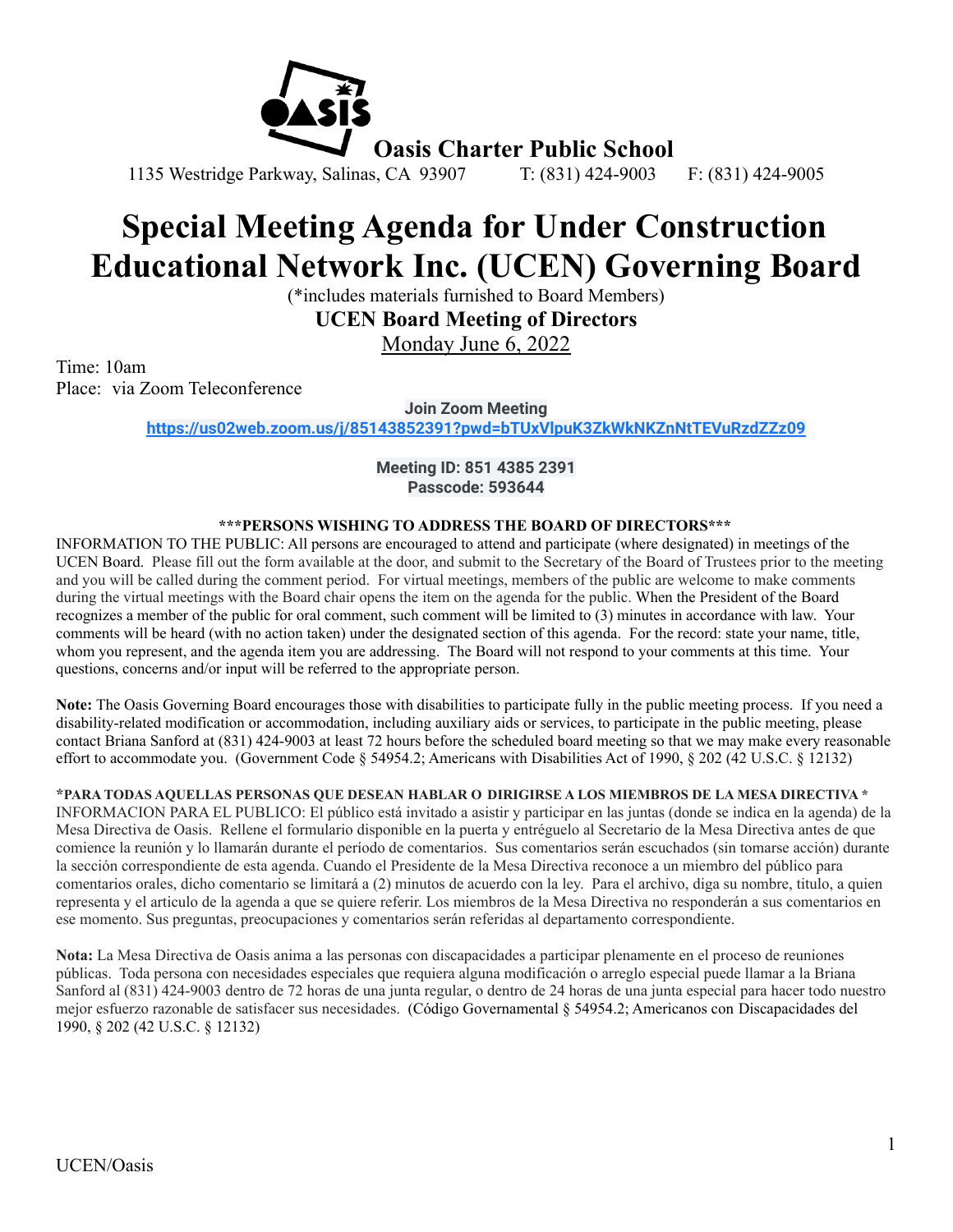# **A. REGULAR AGENDA:**

# **1. OPENING BUSINESS**

1.1 Call Meeting to Order and Roll Call- Board President Time called to order:  $\qquad$ :

Roll Call of Members Present:

| Jacqueline Vasquez-President   | Yes  | Absent |
|--------------------------------|------|--------|
| Margie Wiebusch-Vice President | Yes. | Absent |
| Maria Alvarez - Member         | Yes  | Absent |
| Steve Duran - Treasurer        | Yes  | Absent |
| Jamie Stracuzzi- Member        | Yes  | Absent |

#### **DISCUSSION/ACTION/RESOLUTION**

#### **Board findings pursuant to Government Code Section 54953(e)**

The Charter School Board of Directors determines, in accordance with Government Code Section 54953(e)(1)(B), that meeting in person would present imminent risks to the health or safety of attendees. Pursuant to Government Code Section 54953(e)(3), the Board has also reconsidered the circumstances of the State of Emergency declared by the Governor on March 4, 2020, and finds the State of Emergency continues to directly impact the ability of the Directors to meet safely in person and/or that State or local officials continue to impose or recommend measures to promote social distancing. **RECOMMENDATION/ACTION: UCEN President**

"That the Board of Directors adopts the finding as written and approves to continue to have virtual meetings via Zoom."

# **2. CONSENT AGENDA**

**2.1** Adoption of the Agenda **ACTION/RECOMMENDATION**

#### **3. PUBLIC COMMENT PERIOD (Concerning items on the agenda)**

Individuals wishing to address agenda items, and/or other items, may do so at this time, or wait until the agenda item comes up. There will be a limit of 3 minutes per person on public comments (double that time for individuals utilizing an interpreter).

#### **4. CLOSED SESSION**

# **5. ACTION ITEMS**

**5.1 RECOMMENDATION/ACTION:** Administration "That the Board of Directors approve the 2021-2022 LCAP Final ReportApproval of the 2021-2022 LCAP"

# **5.2 RECOMMENDATION/ACTION:** Administration

# **Declaration of need for certificated teacher for teacher vacancy 4 postions**

#### **5.3 RECOMMENDATION/ACTION:** Administration

"That the Board of Directors approve the declaration of need and the STP for Corinna Puente"

#### **5.4 RECOMMENDATION/ACTION:** Administration **"That the Board Approve the Board Policy Head Lice."**

#### **5.5 RECOMMENDATION/ACTION:** Administration

" That the Board of Directors Approves replacing Michaelle Mowery from the OCC bank account and add Erica **Santos as OCC treasurer to the OCC bank account "**

#### **6 NON-ACTION ITEMS** none

none